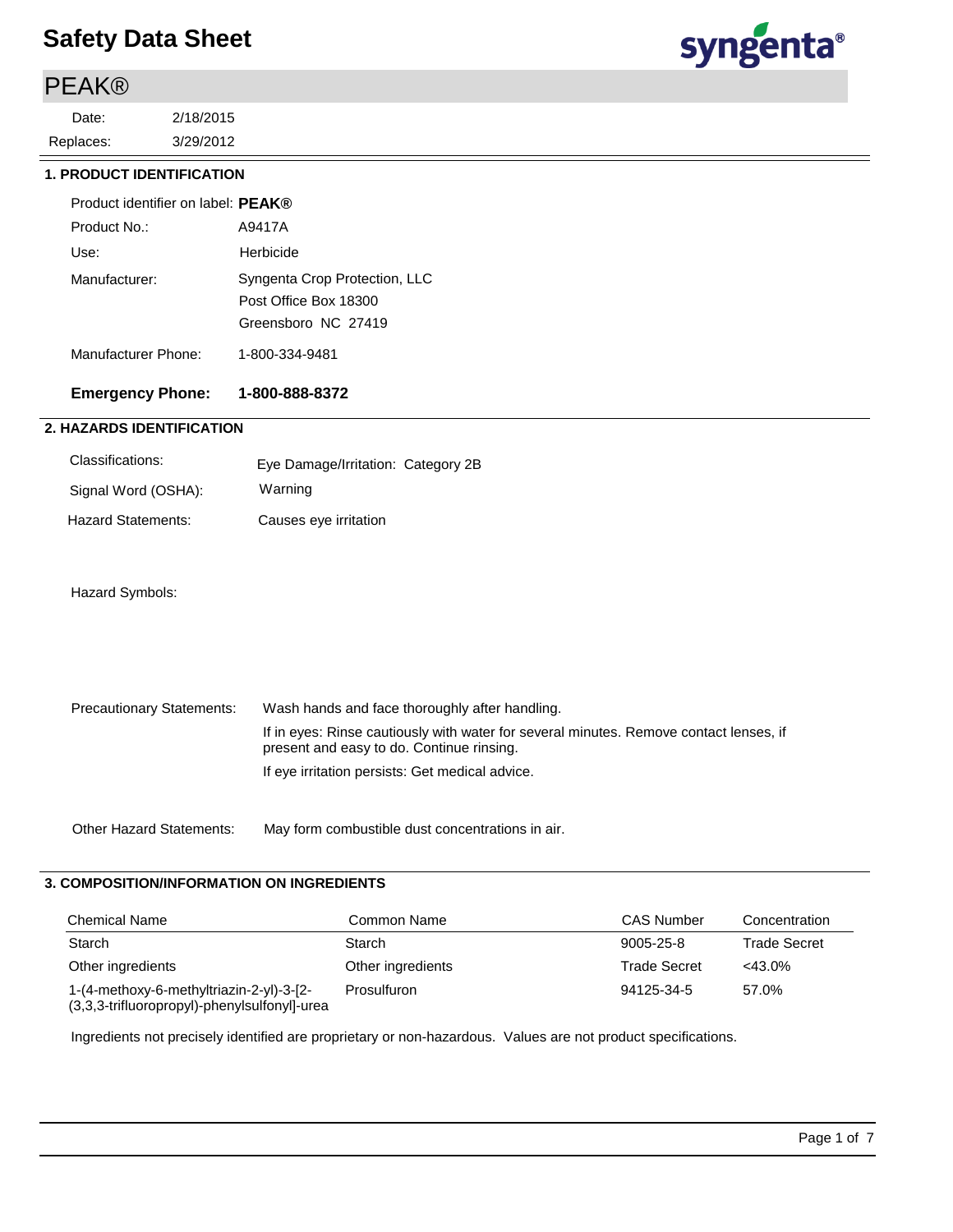### **PEAK®**

3/29/2012 2/18/2015 Replaces: Date:



#### **4. FIRST AID MEASURES**

Have the product container, label or Safety Data Sheet with you when calling Syngenta (800-888-8372), a poison contol center or doctor, or going for treatment.

| Ingestion:           | If swallowed: Call Syngenta (800-888-8372), a poison control center or doctor immediately for treatment<br>advice. Do not give any liquid to the person. Do not induce vomiting unless told to do so after calling 800-888-<br>8372 or by a poison control center or doctor. Do not give anything by mouth to an unconscious person. |
|----------------------|--------------------------------------------------------------------------------------------------------------------------------------------------------------------------------------------------------------------------------------------------------------------------------------------------------------------------------------|
| Eye Contact:         | If in eyes: Hold eye open and rinse slowly and gently with water for 15-20 minutes. Remove contact lenses, if<br>present, after 5 minutes, then continue rinsing eye. Call Syngenta (800-888-8372), a poison control center or<br>doctor for treatment advice.                                                                       |
| <b>Skin Contact:</b> | If on skin or clothing: Take off contaminated clothing. Rinse skin immediately with plenty of water for 15-20<br>minutes. Call Syngenta (800-888-8372), a poison control center or doctor for treatment advice.                                                                                                                      |
| Inhalation:          | If inhaled: Move person to fresh air If person is not breathing call 911 or an ambulance then give artificial                                                                                                                                                                                                                        |

If inhaled: Move person to fresh air. If person is not breathing, call 911 or an ambulance, then give artificial respiration, preferably mouth-to-mouth if possible. Call Syngenta (800-888-8372), a poison control center or doctor for further treatment advice. Inhalation:

#### Most important symptoms/effects:

Eye irritation

Indication of immediate medical attention and special treatment needed:

There is no specific antidote if this product is ingested.

Treat symptomatically.

#### **5. FIRE FIGHTING MEASURES**

Suitable (and unsuitable) extinguishing media:

Use dry chemical, foam or CO2 extinguishing media. If water is used to fight fire, dike and collect runoff.

Specific Hazards:

During a fire, irritating and possibly toxic gases may be generated by thermal decomposition or combustion.

See also Sec. 7.

Special protective equipment and precautions for firefighters:

Wear full protective clothing and self-contained breathing apparatus. Evacuate nonessential personnel from the area to prevent human exposure to fire, smoke, fumes or products of combustion.

#### **6. ACCIDENTAL RELEASE MEASURES**

Personal precautions, protective equipment, and emergency procedures:

Follow exposure controls/personal protection outlined in Section 8.

Methods and materials for containment and cleaning up:

Control the spill at its source. Contain the spill to prevent from spreading or contaminating soil or from entering sewage and drainage systems or any body of water. Clean up spills immediately, observing precautions outlined in Section 8. Sweep up material and place in a compatible disposal container. Scrub area with hard water detergent (e.g. commercial products such as Tide, Joy, Spic and Span). Pick up wash liquid with additional absorbent and place into compatible disposal container. Once all material is cleaned up and placed in a disposal container, seal container and arrange for disposition.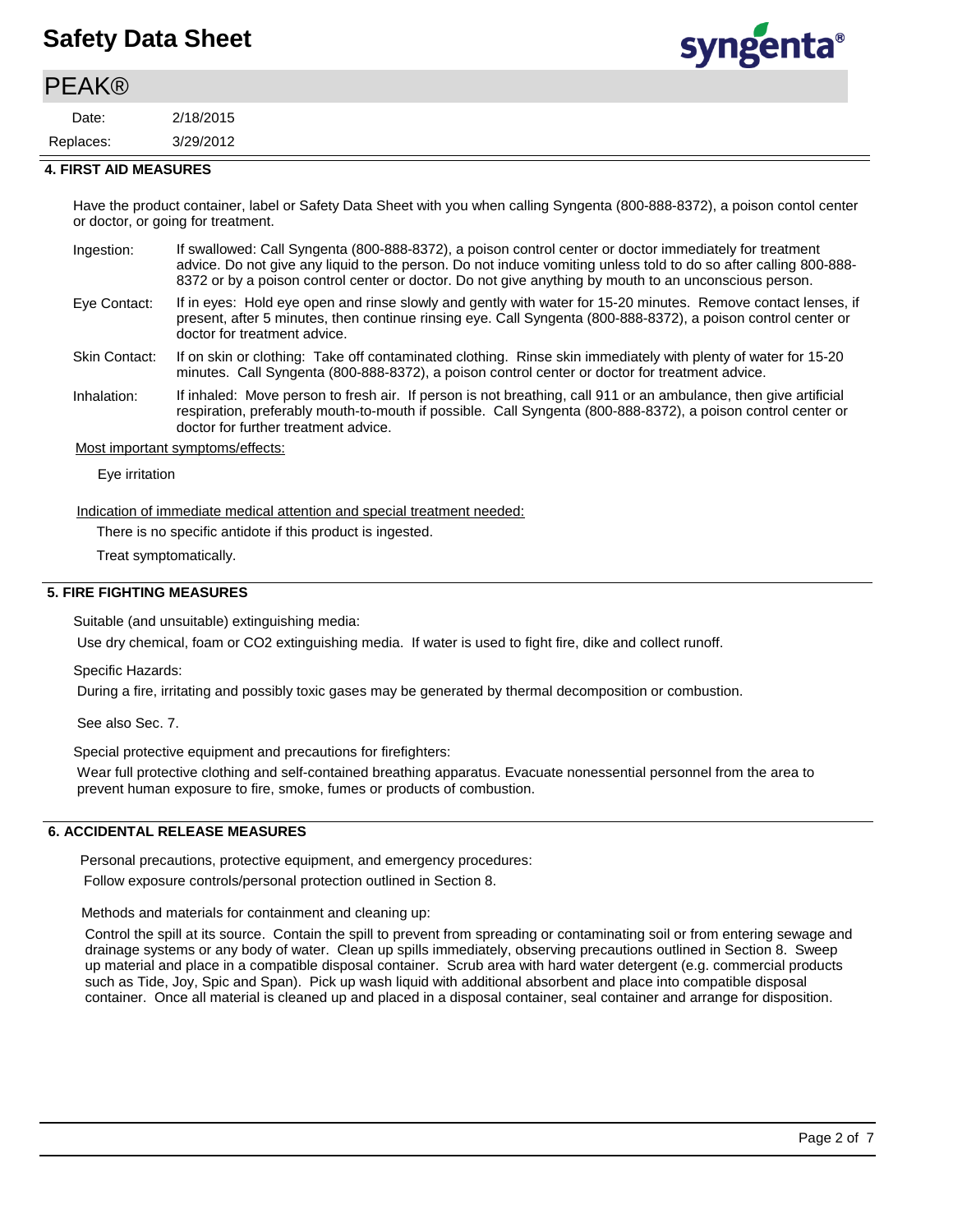### **PEAK®**

| Date:     | 2/18/2015 |
|-----------|-----------|
| Replaces: | 3/29/2012 |



#### **7. HANDLING AND STORAGE**

Precautions for safe handling:

This material is capable of forming flammable dust clouds in air, which, if ignited, can produce a dust cloud explosion. Flames, hot surfaces, mechanical sparks and electrostatic discharges can serve as ignition sources for this material. Electrical equipment should be compatible with the flammability characteristics of this material. The flammability characteristics will be made worse if the material contains traces of flammable solvents or is handled in the presence of flammable solvents.

This material can become readily charged in most operations.

Store the material in a well-ventilated, secure area out of reach of children and domestic animals. Do not store food, beverages or tobacco products in the storage area. Prevent eating, drinking, tobacco use, and cosmetic application in areas where there is a potential for exposure to the material. Wash thoroughly with soap and water after handling.

Conditions for safe storage, including any incompatibilities: Not Applicable

#### **8. EXPOSURE CONTROLS/PERSONAL PROTECTION**

#### **THE FOLLOWING RECOMMENDATIONS FOR EXPOSURE CONTROLS/PERSONAL PROTECTION ARE INTENDED FOR THE MANUFACTURE, FORMULATION AND PACKAGING OF THIS PRODUCT.**

#### **FOR COMMERCIAL APPLICATIONS AND/OR ON-FARM APPLICATIONS CONSULT THE PRODUCT LABEL.**

#### Occupational Exposure Limits:

| <b>Chemical Name</b> | <b>OSHA PEL</b>                                           | <b>ACGIH TLV</b> | Other                                                                 | Source         |
|----------------------|-----------------------------------------------------------|------------------|-----------------------------------------------------------------------|----------------|
| Starch               | 15 mg/m <sup>3</sup> (total) TWA; 5<br>$mg/m3$ (resp) TWA | 10 $mq/m3 TWA$   | 10 mg/m <sup>3</sup> (total)<br>TWA; $5 \text{ mg/m}^3$<br>(resp) TWA | <b>NIOSH</b>   |
| Other ingredients    | Not Applicable                                            | Not Applicable   | Not Applicable                                                        | Not Applicable |
| Prosulfuron          | Not Established                                           | Not Established  | 4 mg/m <sup>3</sup> TWA                                               | Syngenta       |

#### Appropriate engineering controls:

Use effective engineering controls to comply with occupational exposure limits (if applicable).

#### Individual protection measures:

#### Ingestion:

Prevent eating, drinking, tobacco usage and cosmetic application in areas where there is a potential for exposure to the material. Wash thoroughly with soap and water after handling.

#### Eye Contact:

Where eye contact is likely, use dust-proof chemical goggles.

#### Skin Contact:

Where contact is likely, wear chemical-resistant gloves (such as barrier laminate, butyl rubber, nitrile rubber, neoprene rubber, natural rubber, polyethylene, polyvinyl chloride [PVC] or Viton), coveralls, socks and chemical-resistant footwear.

#### Inhalation:

A particulate filter respirator may be necessary until effective engineering controls are installed to comply with occupational exposure limits. Use NIOSH certified respirator with any N, R, P or HE filter. Use a self-contained breathing apparatus in cases of emergency spills, when exposure levels are unknown, or under any circumstances where air-purifying respirators may not provide adequate protection.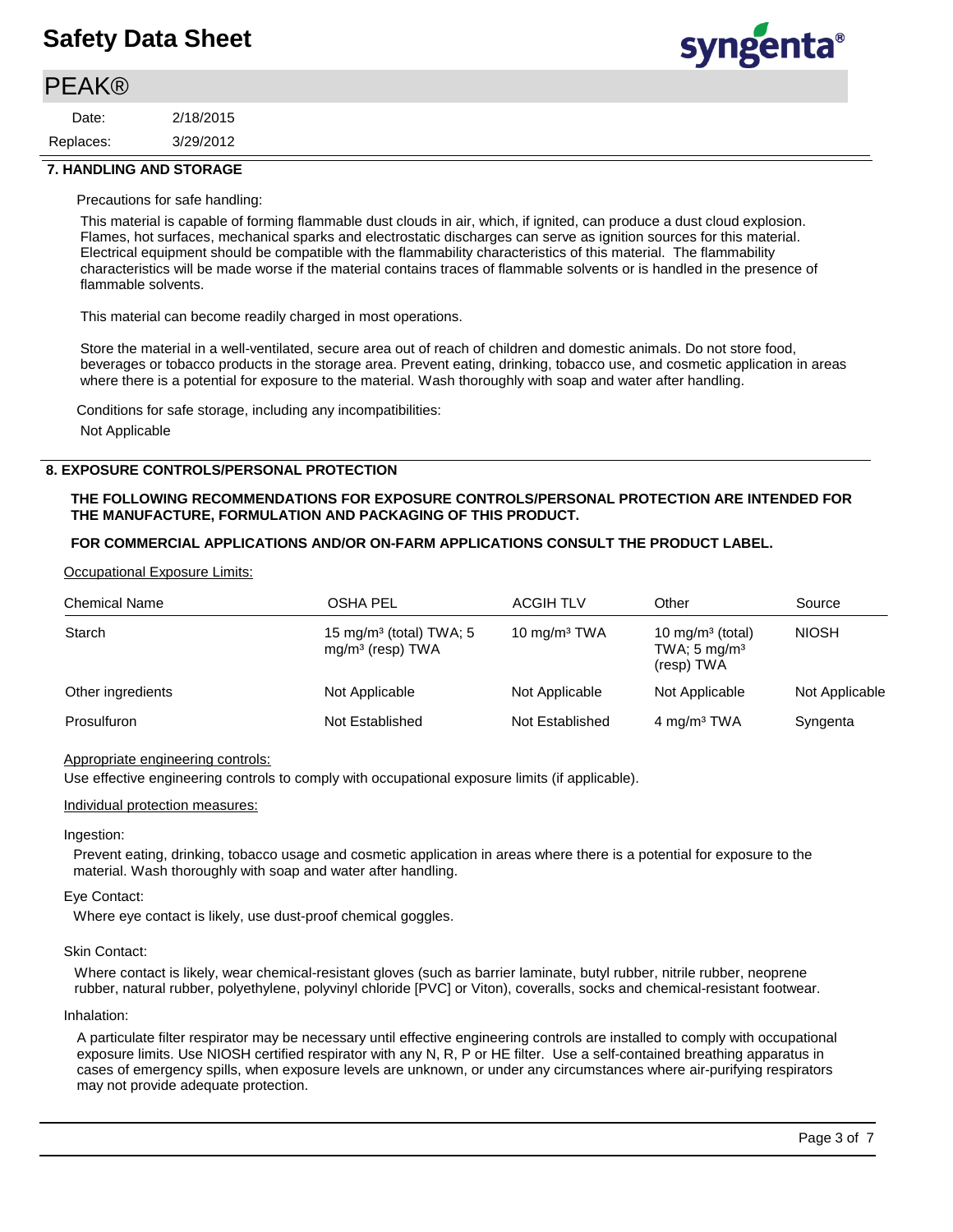### **PEAK®**

3/29/2012 2/18/2015 Replaces: Date:



### **9. PHYSICAL AND CHEMICAL PROPERTIES**

| Appearance: Tan granules                                |                                 |
|---------------------------------------------------------|---------------------------------|
| Odor: Sweet                                             |                                 |
| Odor Threshold: Not Available                           |                                 |
| pH: $5 - 6$ (1% solution in H2O @ 77°F (25°C))          |                                 |
| Melting point/freezing point: 311 °F                    |                                 |
| Initial boiling point and boiling range: Not Applicable |                                 |
| Flash Point (Test Method):                              | Not Applicable                  |
| Flammable Limits (% in Air):                            | Not Available                   |
| Flammability:                                           | Combustible powder              |
| Vapor Pressure: Prosulfuron                             | 2.6 x 10(-8) mmHg @ 77°F (25°C) |
| Vapor Density: Not Available                            |                                 |
| Relative Density: $0.4 - 0.6$ g/cm <sup>3</sup>         |                                 |
| Solubility (ies): Prosulfuron 29 mg/l @ 77°F (25°C)     |                                 |
| Partition coefficient: n-octanol/water: Not Available   |                                 |
| Autoignition Temperature: 752°F                         |                                 |
| Decomposition Temperature: Not Available                |                                 |
| Viscosity: Not Available                                |                                 |
| Other: None                                             |                                 |

#### **10. STABILITY AND REACTIVITY**

Incompatible materials: None known. Possibility of hazardous reactions: Will not occur. Chemical stability: Stable under normal use and storage conditions. Reactivity: Not reactive. Conditions to Avoid: None known.

Hazardous Decomposition Products: None known.

### **11. TOXICOLOGICAL INFORMATION**

**Health effects information** 

Likely routes of exposure: Dermal, Inhalation

Symptoms of exposure: Eye irritation

Delayed, immediate and chronic effects of exposure: Eye irritation

Numerical measures of toxicity (acute toxicity/irritation studies (finished product))

Ingestion: Cral (LD50 Rat) : 4360 mg/kg body weight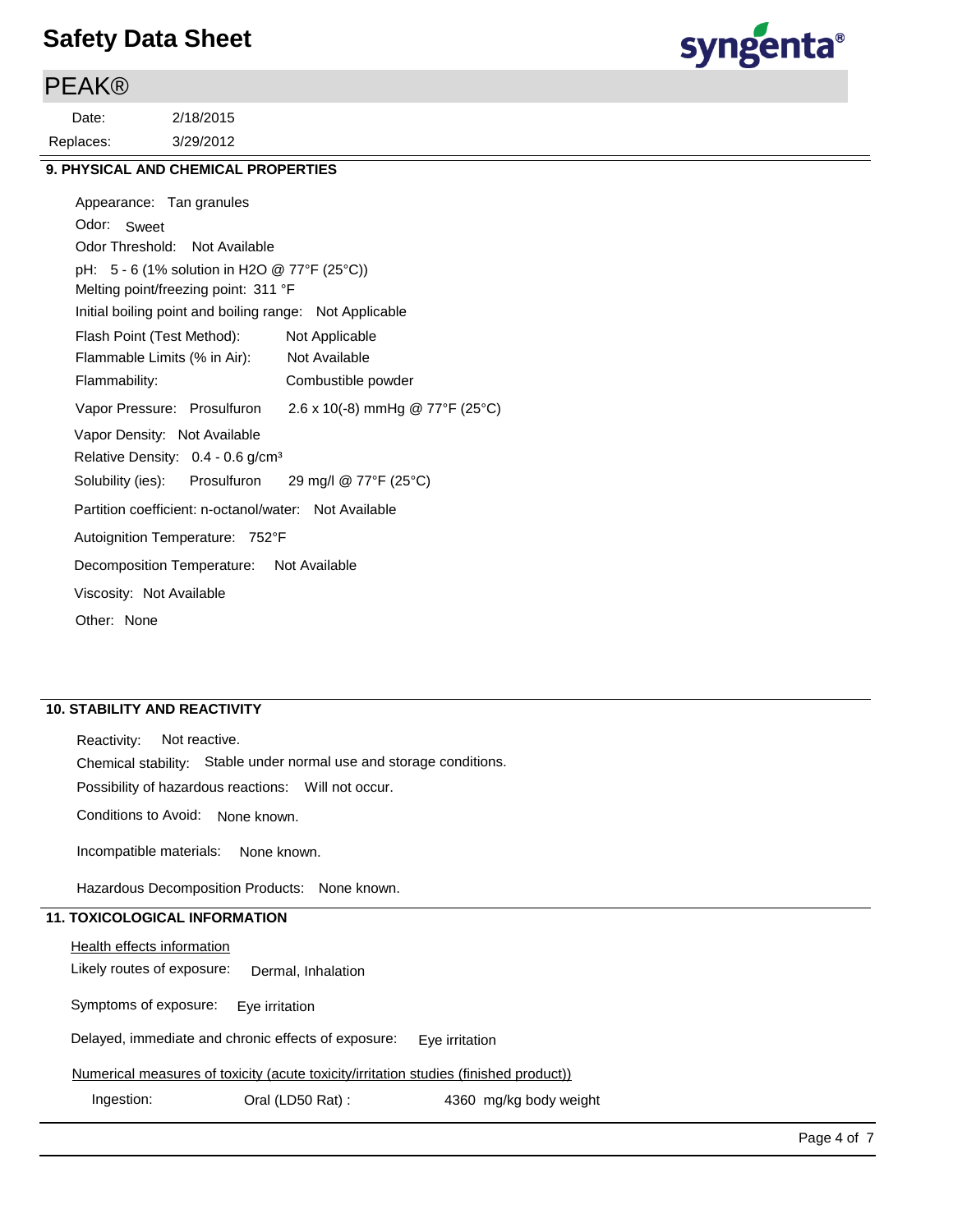### PEAK®

| Date:     | 2/18/20 |
|-----------|---------|
| Replaces: | 3/29/20 |
|           |         |



|           | Date:                      | 2/18/2015 |                               |                             |
|-----------|----------------------------|-----------|-------------------------------|-----------------------------|
| Replaces: |                            | 3/29/2012 |                               |                             |
|           | Dermal:                    |           | Dermal (LD50 Rat):            | > 2020 mg/kg body weight    |
|           | Inhalation:                |           | Inhalation (LC50 Rat):        | $> 5.14$ mg/l air - 4 hours |
|           | Eye Contact:               |           | Minimally Irritating (Rabbit) |                             |
|           | Skin Contact:              |           | Non-Irritating (Rabbit)       |                             |
|           | <b>Skin Sensitization:</b> |           | Not a Sensitizer (Guinea Pig) |                             |

### Reproductive/Developmental Effects

Prosulfuron: None observed.

#### Chronic/Subchronic Toxicity Studies

Prosulfuron: Liver, kidneys, heart, blood, hemapoietic system, mammary gland, uterus and peripheral nervous system effects at high doses.

### **Carcinogenicity**

Prosulfuron: None observed.

| <b>Starch</b>                                                                            | <b>No</b>                                                                      |
|------------------------------------------------------------------------------------------|--------------------------------------------------------------------------------|
| Other ingredients                                                                        | <b>No</b>                                                                      |
| 1-(4-methoxy-6-methyltriazin-2-yl)-3-[2-(3,3,3-<br>trifluoropropyl)-phenylsulfonyl]-urea | No                                                                             |
| <b>Other Toxicity Information</b>                                                        |                                                                                |
| None                                                                                     |                                                                                |
| <b>Toxicity of Other Components</b>                                                      |                                                                                |
|                                                                                          |                                                                                |
| Other ingredients                                                                        |                                                                                |
| Not Applicable                                                                           |                                                                                |
| <b>Starch</b>                                                                            |                                                                                |
|                                                                                          | May cause eye and skin irritation. May cause respiratory tract irritation.     |
| <b>Target Organs</b>                                                                     |                                                                                |
| <b>Active Ingredients</b>                                                                |                                                                                |
| Prosulfuron:                                                                             | Liver, kidney, heart, blood, hemapoietic system, mammary gland,<br>uterus, CNS |
| Inert Ingredients                                                                        |                                                                                |
| Other ingredients:                                                                       | Not Applicable                                                                 |

Eco-Acute Toxicity Prosulfuron: Fish (Bluegill Sunfish) 96-hour LC50 > 155 ppm Green Algae 5-day EC50 0.01 ppm Invertebrate (Water Flea) Daphnia Magna 48-hour EC50 > 120 ppm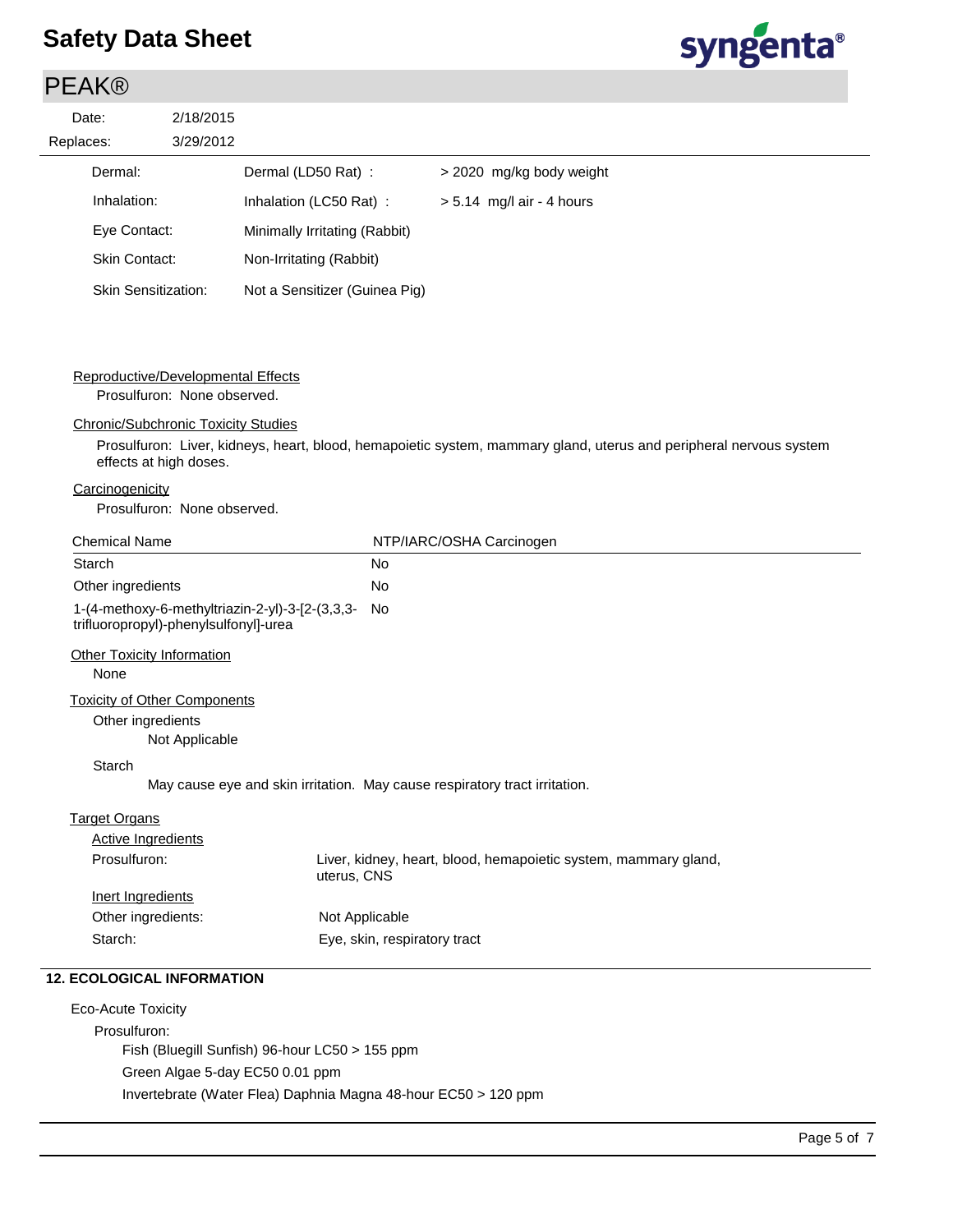### **PEAK®**

3/29/2012 2/18/2015 Replaces: Date:

Bird (Mallard Duck) 14-day LD50 1094 mg/kg

Environmental Fate

Prosulfuron:

The information presented below is for the active ingredient, prosulfuron. Does not bioaccumulate. Not persistent in soil or water. Not persistent in soil or water. Sinks in water (after 24 h).

#### **13. DISPOSAL CONSIDERATIONS**

#### Disposal:

Do not reuse product containers. Dispose of product containers, waste containers, and residues according to local, state, and federal health and environmental regulations.

Characteristic Waste: Not Applicable

Listed Waste: Not Applicable

#### **14. TRANSPORT INFORMATION**

DOT Classification

Ground Transport - NAFTA Not regulated

**Comments** 

Water Transport - International Proper Shipping Name: Environmentally Hazardous Substance, Solid, N.O.S. (Prosulfuron), Marine Pollutant Hazard Class: Class 9 Identification Number: UN 3077 Packing Group: PG III

Air Transport Proper Shipping Name: Environmentally Hazardous Substance, Solid, N.O.S. (Prosulfuron) Hazard Class: Class 9 Identification Number: UN 3077 Packing Group: PG III

#### **15. REGULATORY INFORMATION**

Pesticide Registration:

This chemical is a pesticide product registered by the Environmental Protection Agency and is subject to certain labeling requirements under federal pesticide law. These requirements differ from the classification criteria and hazard information required for safety data sheets, and for workplace labels of non-pesticide chemicals. Following is the hazard information as required on the pesticide label:

Caution: Harmful if swallowed or absorbed through skin. Causes moderate eye irritation. Avoid contact with skin, eyes, or clothing.

EPA Registration Number(s):

100-763

EPCRA SARA Title III Classification:

Section 311/312 Hazard Classes:

Acute Health Hazard Fire Hazard

syngenta®